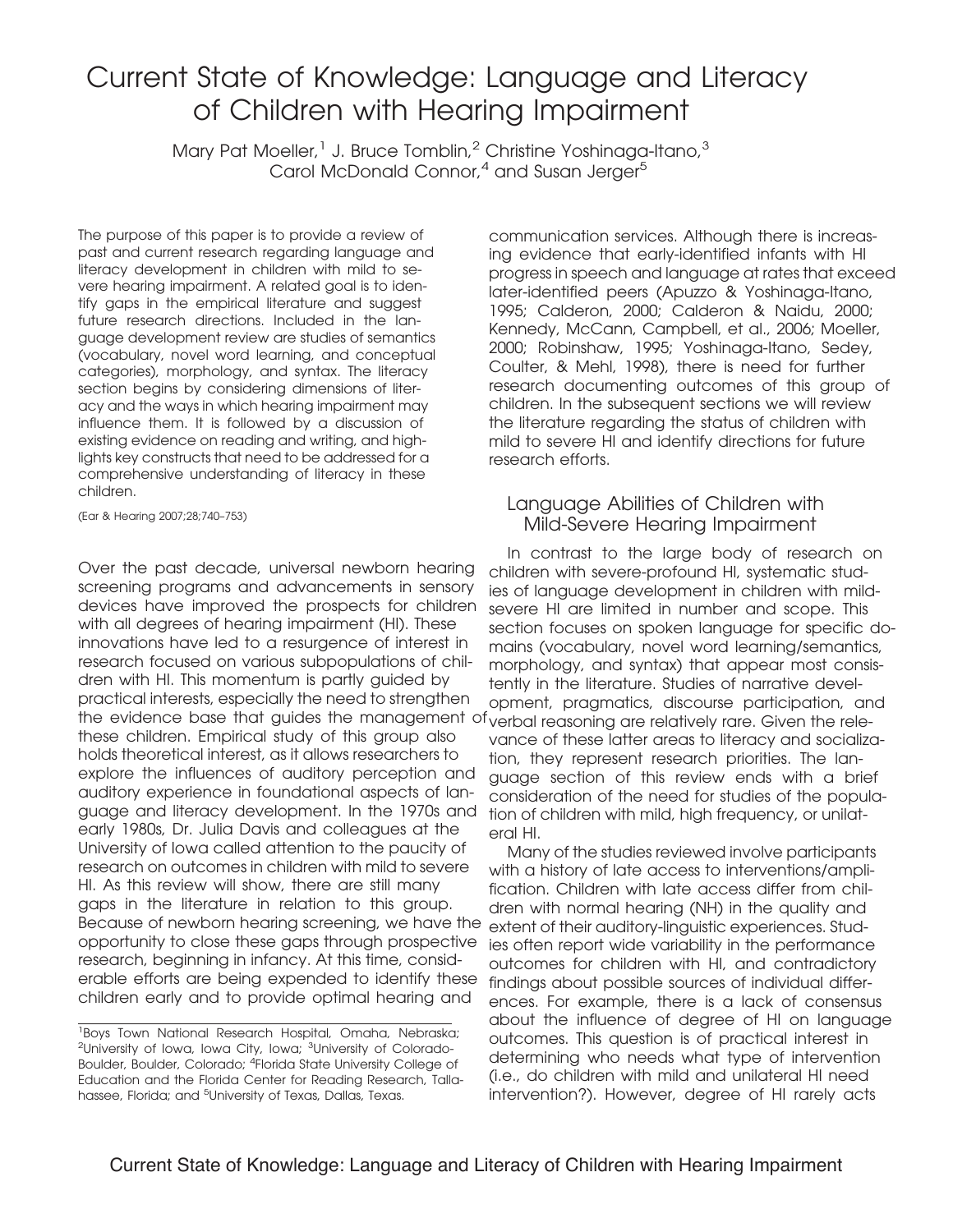alone in contributing to development. It may, in fact, interact with a host of other variables (e.g., family involvement, behavioral issues, consistency of amplification use, noise levels in day care settings, additional disabilities, quality of intervention, receipt of cochlear implants) to influence outcomes in various directions. Multivariate studies on large groups of children, along with carefully executed longitudinal studies, are needed to understand individual differences and guide intervention practices.

#### Vocabulary Development

Several studies have examined the spoken language performance of children with mild to severe HI on standardized measures of vocabulary. The focus of this review is on studies involving children with mild to severe HI who use spoken language. In some cases, studies that included children with mild to profound HI are reviewed, because the majority of the subjects fell in the mild-severe range. These studies are noted to aid interpretation. A table in the Appendix summarizes eight studies that measured vocabulary outcomes. Across these studies, divergent conclusions were reached regarding the status of vocabulary in school-aged students with HI. Some suggest that even the mildest degree of HI will delay vocabulary development (Davis, Elfenbein, Schum, & Bentler, 1986; Davis, Shepard, Stelmachowicz, & Gorga, 1981; Wake, Hughes, Poulakis, Collins, & Rikards, 2004). Others conclude that many schoolaged children with mild-moderate HI perform compa-age performers (those at the 50th percentile for HI) rably to age-matched peers with NH (Gilbertson & were significantly delayed in both receptive and Kamhi, 1995; Plapinger & Sikora, 1995; Wolgemuth, Kamhi, & Lee, 1998). A longitudinal study conducted in Germany (Kiese-Himmel & Reeh, 2006) suggested that preschool children with mild to severe HI make larger gains in vocabulary than children with greater degrees of HI; 2 of 5 children with mild HI and 2 of 11 lary skills.

Gilbertson and Kamhi (1995) reported a bimodal distribution in the vocabulary scores of 20 schoolaged students with mild-moderate HI. Specifically, high performers (n 10) scored in the low average range on the PPVT (Mean Standard Scores 88.3), whereas low performers (n 10) scored significantly below average (Mean SS 58.1). Because the low performers had difficulty on a variety of language/ learning tasks, it was postulated that these children had Specific Language Impairments (SLI) in addition to hearing loss. However, it is unclear whether children in this study varied on background variables (e.g., age of interventions/amplification). In a later study (Moeller, 2000), intervention history and family involvement were found to contribute

uniquely to vocabulary outcomes in 5-yr-old children with HI. In addition, quality of intervention has been linked to age-appropriate language performance in children with HI (Nittrouer & Burton, 2003). It is challenging to interpret data on low performers without control of potentially interacting background variables. Clearly, prospective studies are needed to better understand factors that influence: (1) individual differences and (2) long-term outcomes, including the role of specific interventions, so that atypical learning behaviors may be identified and addressed. Epidemiological studies are needed to verify the incidence and characterize types of secondary disabilities in children with mild to severe HI (estimated to be approximately 35% in children with mild to profound HI per Gallaudet Research Institute, 2005).

Two recent studies identified delays in the development of early receptive and expressive vocabulary in young children with HI, some of whom were studied longitudinally from infancy (Mayne, Yoshinaga-Itano, & Sedey, 2000; Mayne, Yoshinaga-Itano, Sedey, & Carey, 2000). These studies used a maternal report measure (MacArthur-Bates Communicative Development Inventory, MCDI; Fenson, Dale, Reznick, et al., 1993) to examine vocabulary size at several ages in large groups (168 and 113, respectively) compared with norms for infants with NH. In both studies, slightly more than 50% of the participants had HIs in the mild to severe range, and early identification was common. The results suggested that the averexpressive vocabulary compared with age-matched children with NH. Acceleration of the rate of expressive vocabulary learning was observed in the young children with HI after 25 mo of age (approximately 7 mo later than observed in toddlers with NH).

with moderate HI developed age-appropriate vocabsources and nature of vocabulary delays in early-Prospective studies are needed to understand the identified infants with HI. Moeller et al. are conducting longitudinal studies of early word learning in infants with normal and impaired hearing. Their recent findings (Moeller, et al., 2007a,b) suggest that phonetic and phonological delays influence vocabulary growth in young children with HI (subjects were mildmoderate to profound). Future research needs to examine perceptual and cognitive processes that underlie symbolic development in young children with HI. Strategies used in cognitive psychology with young children could be harnessed to address a variety of unanswered questions. For example, how do these children use multimodal processing strategies to extract relevant properties from the input? What cues do they attend to in forming representations? What caregiver strategies optimize perceptual and symbolic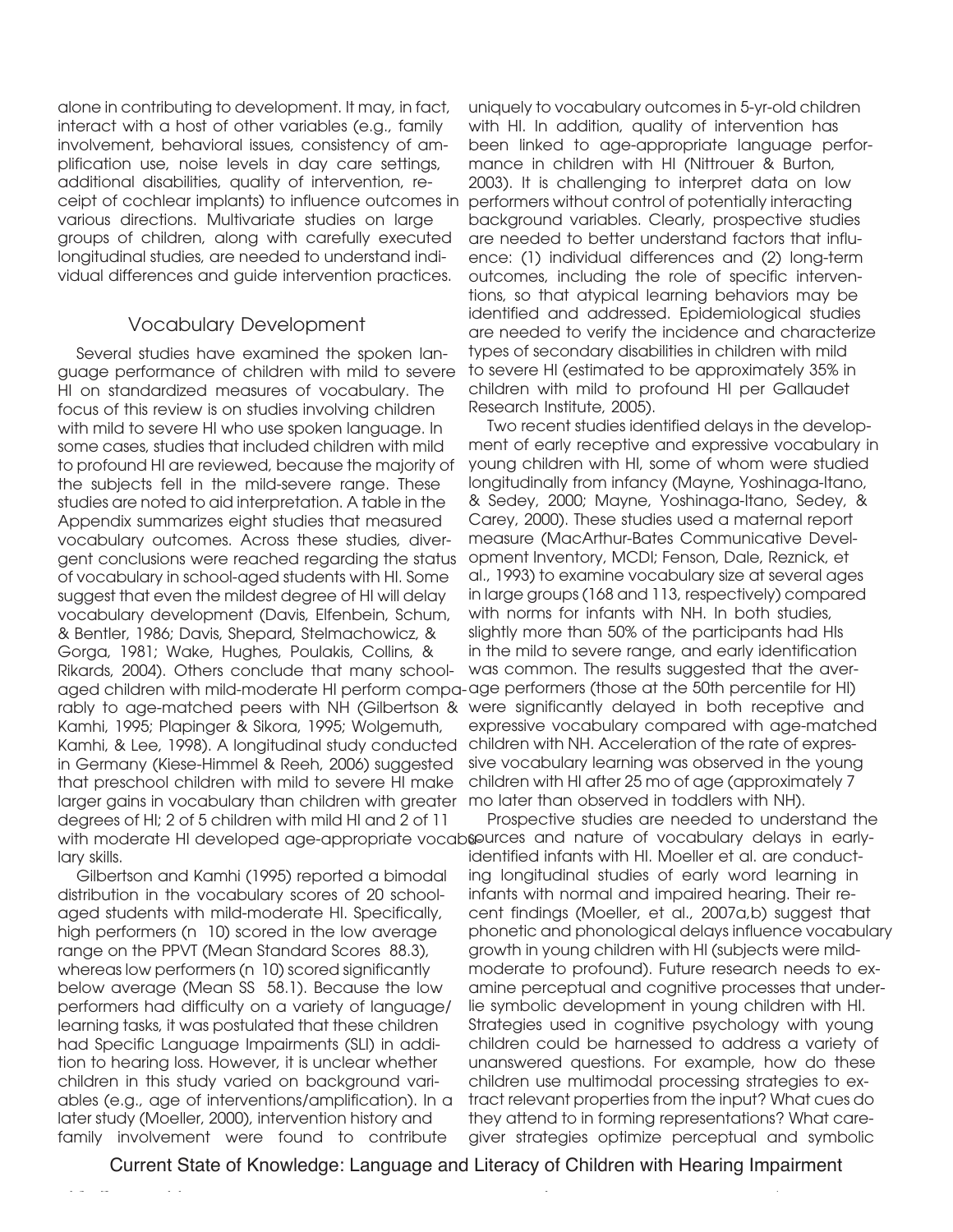learning? How does the infant's growing social under-strategy, they infer that a new word spoken to them standing inform word learning? How do children refers to a novel (unfamiliar) object, as opposed to progress from gesture to symbol? Are there ways to objects in the environment they already know. For optimize sensory devices to ease demands on auditory example, suppose a child sees four objects on the attention and allow overhearing as an access route fortable (car, truck, train, and skateboard) and he learning? In summary, further research is needed to already knows car, truck, and train. When an adult enhance our understanding of the impact of limita-refers to the skateboard, the child infers that the tions in auditory experience (e.g., because of sensory adult must mean the unfamiliar object in the set of loss, noise, reverberation, distance, and time without four. This novel mapping strategy aids children in amplification) on young children's ability to perceive, matching the word with the intended object of refabstract, store, and retrieve word representations.

#### Novel Word Learning and Semantic Development

There also is value in shifting the research focus away from measures of vocabulary size toward studies designed to understand word learning processes, including semantic category development. A small set of studies have addressed these topics in children with mild to severe HI. Novel word learning paradigms (where children are introduced to unfamiliar, often nonsense words) are used in developmental research to explore the cognitive-linguistic processes underlying children's learning. Gilbertson and Kamhi (1995) explored novel word learning strategies in a group of 20 school-aged children with mild to severe HI compared with a group of students with NH. Students were introduced to four novel words of varying length and phonological complexity. Half of the children with HI performed comparably to NH peers on all experimental measures. The other half demonstrated difficulty learning phonologically complex words and required significantly more trials to learn the target words than peers with NH or HI. The lower performers also scored less well on measures of language and phonological processing. The authors concluded that word learning delays were related to the children's difficulties encoding, storing, and retrieving phonological information.

Strategy use was explored in a study of novel word learning in young children with HI (Lederberg, Prezbindowski, & Spencer, 2000). Of the 19 children (ages, 3;2 to 6;10) involved this study, 12 had HI in the moderate-severe range. Two experiments explored rapid word learning (sometimes called "fast mapping") and novel word mapping strategies. Rapid word learning refers to children's ability to learn at least a partial word representation after minimal exposure (1 or 2 times). Results of this study showed that children with HI were delayed in developing rapid word learning skills, but eventually acquired words rapidly in explicit naming contexts (e.g., direct teaching). However, they reached this stage before they were able to use novel mapping strategies. When children use a novel mapping

erence. Previous studies suggest that vocabulary size, not age, is related to children's use of the novel mapping strategy (Mervis & Bertrand, 1994), and it is often observed in children 2 yr of age with NH (Golinkoff, Hirsh-Pasek, Bailey, & Wegner, 1992; Graham, Poulin-Dubois, & Baker, 1998). Lederberg et al. (2000) found that children with HI acquired the strategy after they developed a vocabulary of about 200 words, a time point that was delayed relative to children with NH. The authors concluded that children with HI show delayed but typical patterns of word learning strategies, and that strategy use is closely tied to vocabulary development.

Novel word learning paradigms also have been used to explore the impact of auditory access/amplification strategies on vocabulary learning in children with normal and impaired hearing (Pittman, Lewis, Hoover, & Stelmachowicz, 2005; Stelmachowicz, Pittman, Hoover, & Lewis, 2004). Stelmachowicz et al. (2004) examined rapid word learning of eight nonsense words presented in a story context to 20 children with NH and 11 children with moderate to moderately severe HI (ages, 6 to 9 yr). Results indicated that the children with NH learned and retained more words than the children with HI. Predictor variables were the children's vocabulary size, number of exposures (more was better), and presentation level (louder was better for both groups). In a related study, Pittman et al. (2005) examined the effects of providing a broader frequency bandwidth on word learning in 60 children with NH and 37 children with moderate HI (ages, 5) to 14 yr). It was reasoned that enhanced perceptual access in the high-frequency range might support word learning processes. PPVT scores for the children with HI were lower than those of the children with NH, although only five children with HI were 1 SD below the mean. Notably, the children with HI learned novel words more slowly than children with NH; their performance was related to their vocabulary scores. The extended bandwidth condition did not significantly improve word learning for either group. The results suggest that low average PPVT scores do not necessarily ensure a novel word learning rate comparable to age-matched peers with NH.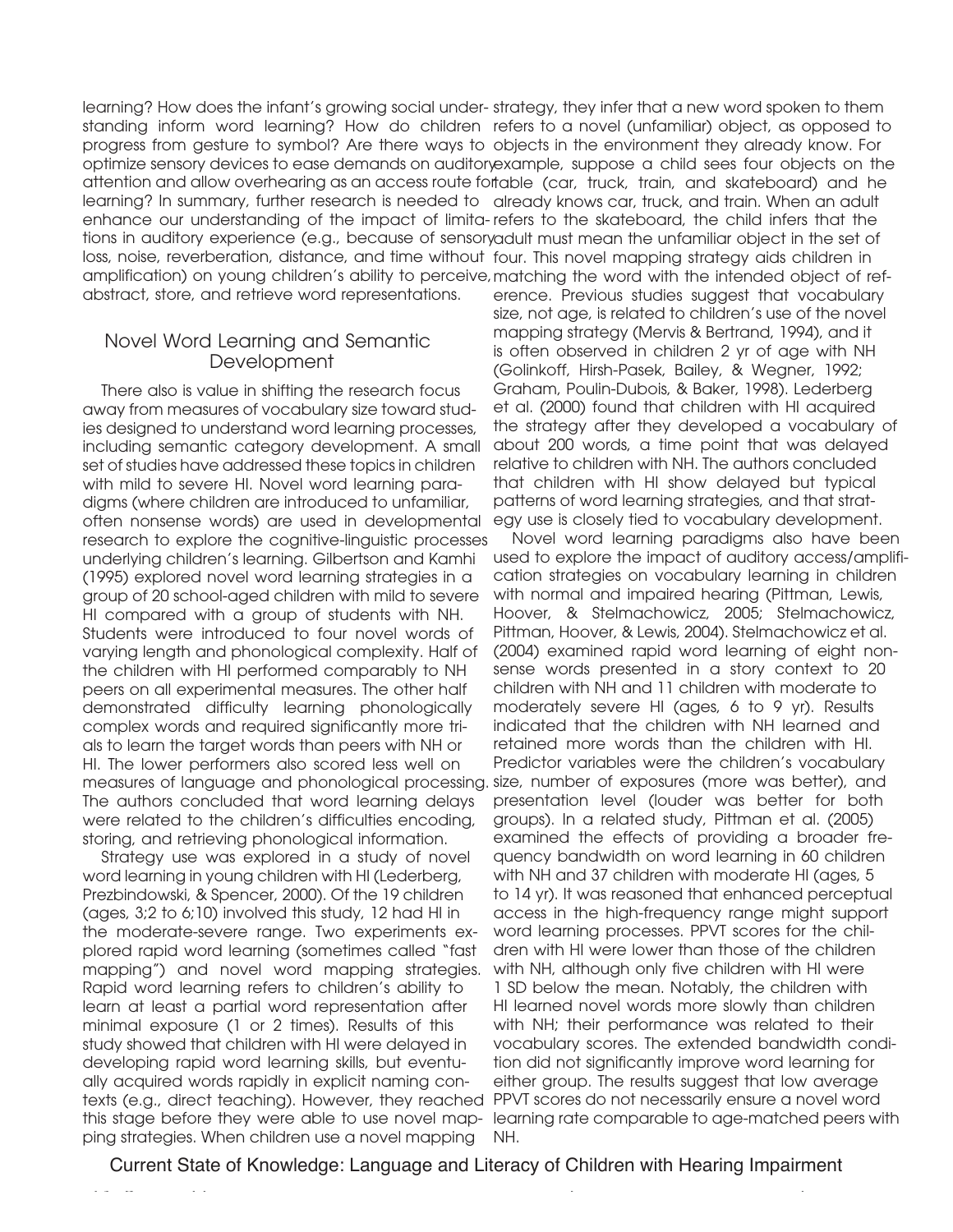A few investigators have explored the potential impact of childhood HI on language processing in real time (Jerger, Lai, & Marchman, 2002) and the organization of semantic information into categories (Jerger, Damian, Tye-Murray, Dougherty, Mehta, & Spence, 2006). It is known that category formation can help children to organize and generalize knowledge, make inferences and remember what was similar to NH peers, suggesting that children with learned. Recently, Jerger et al. (2006) used a speeded category verification task to explore the However, results also indicated the children with HI development of conceptual knowledge in 30 children have prolonged lexical access, suggesting subtle efwith mild to severe HI (28/30 80 dB HL; M 51 dB HL), compared with children with NH (from Jerger & Damian, 2005). The children with HI ranged in age from 5 to 15 yr, and they varied in ages of identification/amplification. All were successfully mainstreamed and used spoken language. Children foundations of word learning has theoretical imporwere given a category (i.e., clothing) and they were tance regarding the role of language experience in asked to say "yes" if pictured objects were members establishing perceptual learning mechanisms that of the clothing category. Four types of pictures were used: (1) typical category members (pants), (2) atyp-many gaps in the extant literature. There is a need ical members (glove), (3) related, but out of category for research related to word and conceptual learning objects (necklace), and (4) unrelated out of category strategies in early-identified infants and young chilobjects (soup). These contrasts were presented to dren with HI. Prospective analyses are needed to explore the influence of typicality (prototypical examples are easier to access) and relatedness (related quality, vocabulary size, cognitive strategies, and objects like necklaces that share the property "worn on the body" take longer to process) on the latency of Most studies examine children's learning in ideal, children's responses. Results indicated that children with HI performed like children with NH (showing both the typicality and relatedness effects). Specifically, the children with HI appropriately structured conceptual categories and understood the semantic the input. The influence of multimodal perceptual properties of categories. However, performance de-and cognitive strategies on emerging semantic catcreased as degree of HI increased, suggesting that these effects may be related to the quality and quantity of auditory input. They also reasoned that when children have well developed auditory skills, less cognitive effort may be required to process the input. They found a relationship between age at ID/amplification/education and task performance. It was suggested that early-identified children may have the advantages of more auditory-language ex-provide needed insight about semantic categories, perience and more mature cognitive-linguistic knowledge, which may optimize semantic learning.

Jerger et al. (2002) explored the impact of semantically related auditory distractors on picture naming by children with NH and those with moderate HI. They asked 30 children with HI and 129 children with NH to name pictures while attempting to ignore se-

alternative (e.g., purrs) and inhibit the incorrect alternative (e.g., barks). In this situation, the related lexical representations are assumed to compete for control of the response, slowing picturenaming times relative to unrelated distractors, termed "semantic interference." Results indicated that children with HI show semantic interference HI appreciate within-category semantic properties. fects of HI on lexical retrieval processes. This study and Jerger et al. (2006) used different methods but came to the same conclusions about the parallels in semantic development in children with NH and HI.

This set of studies on semantic and perceptual facilitate language development. However, there are examine relationships among input quantity and shifts in word learning strategies in these children. quiet conditions. There is a need for better understanding of the impact of degraded listening conditions (e.g., distance, noise, reverberation) on children's ability to extract relevant semantic cues from egories also should be examined in this group. In addition, studies are needed to explore the impact of HI on children's development of abstract concepts in the preschool years (e.g., understanding of emotion concepts, mental state terms, and temporal relations) and the influence of these concepts on narrative participation. Innovative research paradigms, such as those used by Jerger et al. (2002, 2006) and also seem to be sensitive to effects of age of identification and degree of hearing loss. Further research of this nature would be beneficial.

## Morphological Development

mantically related auditory word distractors. As an dren with mild to severe HI experience delays in example, children attempted to label a picture of cat morphological development. McGuckian and Henry while they heard the word dog. In this condition, two (2007) recently reported on a comprehensive study lexical representations sharing semantic properties of morphological development in children with mod-(e.g., household pet, four legs) are highly activated at erate HI. This study examined the production accuthe same time and the child must select the correct racy of grammatical morphemes (e.g., endings on There is evidence from several studies that chil-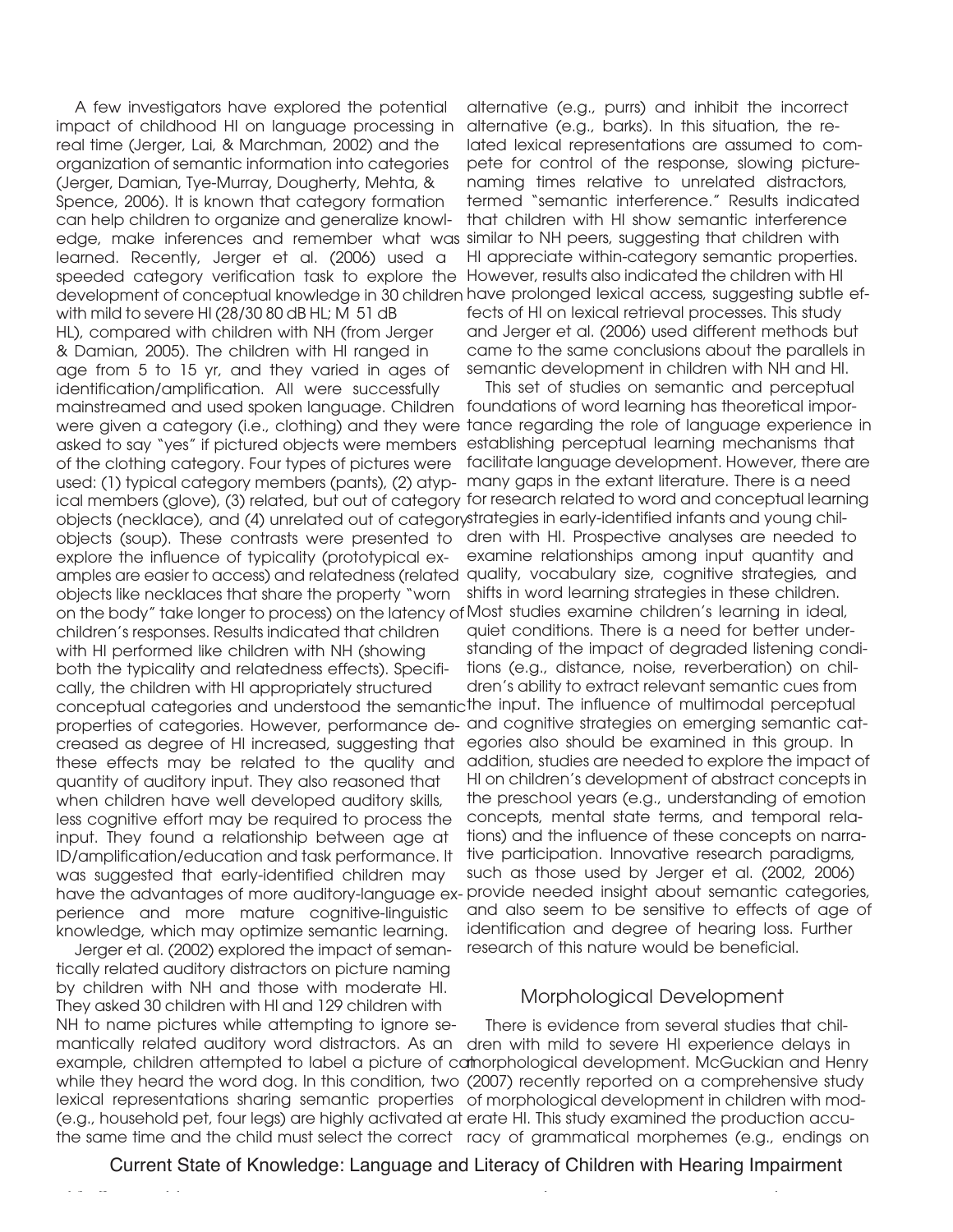TABLE 1. Accuracy levels ordered from highest to lowest in children with HI and NH (From McGuckian & Henry, 2007)

| Order of Accuracy: HI         | % Correct (SD) | Order of Accuracy: NH | % Correct (SD) |
|-------------------------------|----------------|-----------------------|----------------|
| Progressive -ing (running)    | 97 (4.3)       | Possessive -s         | 97.1 (4.4)     |
| Prepositions (in, on)         | 94.1(8.1)      | Plural -s             | 96.0(3.6)      |
| Articles (a, the)             | 92.7(7.9)      | Progressive -ing      | 94.6(2.8)      |
| Plural (cat/cats)             | 88.3 (7.0)     | Prepositions          | 94.3(8.1)      |
| Copula (She's nice)           | 88.0 (6.4)     | Copula                | 89.4 (6.9)     |
| Irregular past (run/ran)      | 76.1 (16.5)    | <b>Articles</b>       | 79.5 (18.3)    |
| Auxiliary (He's been here)    | 75.1 (19.0)    | Auxiliary             | 77.1 (18.5)    |
| Third singular -s (She talks) | 58.5(21.0)     | Third singular -s     | 69.3 (20.4)    |
| Past -ed (They walked)        | 53.6(23.4)     | Past -ed              | 55.0(23.4)     |
| Possessive -s (Mary's ball)   | 32.3(16.4)     | Irregular past        | 42.2 (22.8)    |

words that mark rules: plural cat/cats or verb tense I go/he goes) in 10 children with moderate HI (mean age of 7;4 yr) and 10 children with NH (mean age of 3;2 yr). The two groups were matched on mean length of utterance (MLU), a global measure of grammatical complexity. The mean better ear puretone average (PTA) for the children with HI was 56.4 dB HL (SD 8.17) and the mean age at hearing aid (HA) fitting was 29 mo (SD 12.37). Both groups of children were seen for five data collection sessions, involving elicitation procedures and spontaneous language samples. All children with HI demonstrated the ability to produce word final consonants bus) before participation. Groups were compared in influenced by distortions induced by noise, reverberterms of accuracy of morpheme production in oblig- ation, and distance. Furthermore, longitudinal reatory contexts, as well as the order of accuracy across the 10 forms studied. Children with HI did not demonstrate a simple delay in morphological development; rather the order of accuracy for various rules differed from children with NH. Table 1 summarizes the results of these comparisons. The order of development for the children with HI was similar to that observed in second language learners, leading the authors to suggest that access to input/auditory experience may play a role in delayed morphological development. The morphemes that were most challenging for the children with HI (third singular -s, past -ed, and possessive -s,) are those that are reported to occur least frequently in the input (Brown, 1973).

Evidence from audiological studies suggests that enough to allow for statistical analysis (progressive limited perceptual access to fricatives may influence -ing, preposition "in", articles, copula and auxiliary morphological development. Stelmachowicz, Pittman, "be"). No significant differences were found between Hoover, and Lewis (2001) documented that the re-these groups in morpheme use, and they concluded stricted bandwidth of HAs limits the audibility of /s/, especially for female and child talkers. They concluded with HI. However, this study was limited in scope that children who wear HAs may hear a final /s/ when and the language sampling procedures did not yield spoken by a male, but not by a child or female talker. Such perceptual access differences could result in inconsistent input about morphological rules. In a second study, aided perception of the plural -s was examined in 36 children with normal hearing (3 to 5

(/t/, /d/, /s/, and /z/) in single morpheme contexts (cat; tual access to morphological markers also may be yr of age) and 40 children with moderate hearing losses (5 to 13 yr of age; Mean PTA 52 db HL, SD 15; Stelmachowicz, Pittman, Hoover, & Lewis, 2002). Results indicated that children with NH improved in their perception of plural morphemes with age. In contrast, children with HI showed highly variable performance (both high and low levels of accuracy were seen across all ages). Importantly, plural test items spoken by a female talker were the least accurately perceived by the children with HI. Given that children are often with female caregivers, these talker effects may play a role in the consistency of the child's access to the input. Percepsearch reported by Moeller et al. (2007a) documented delays in fricative production in young children with HI (even those with moderate HI), suggesting phonological influences on morphological production in this group. More research in this area may foster improvements in hearing technologies so that perceptual access may be enhanced.

Only two other studies specifically investigated morphological development in children with mild or moderate HI. Brown (1984) compared morphological production accuracy (from spontaneous language samples) in 10 children of age 9 yr with moderate HI who were matched on MLU to 10 children of age 4 yr with NH. Because elicitation procedures were not used, only five morphemes were used frequently that the pattern was one of delay in the children a comprehensive analysis of morphemes. Norbury, Bishop, and Briscoe (2001) examined verb morphology (third person singular -s, regular and irregular past tense) in 19 children with mild-moderate HI (ages, 5 to 10 yr), compared with 14 children with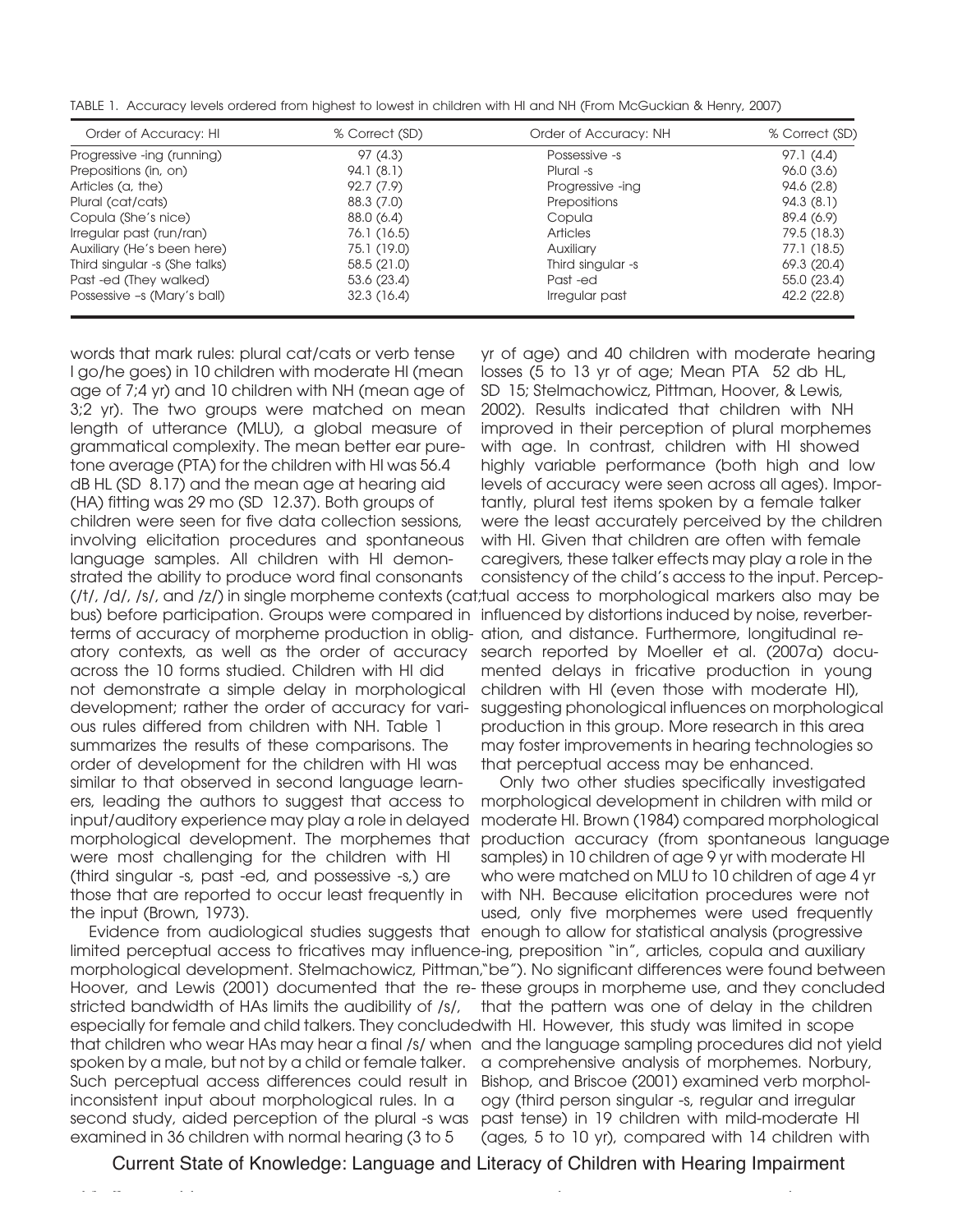SLI (ages, 7 to 10 yr) and two control groups with findings were that the children with HI performed better than the children with SLI, and on average, comparably to controls. However, six of the youngest children with HI showed difficulty with third person singular -s and past tense markers. The results suggested that mild-moderate HI may delay the mastery of verb morphology. There is need for additional research examining morphological development in young children with HI who have early access to amplification. It will be important to determine ways to optimize perceptual access through improvements in sensory devices. In addition, intervention studies might be designed to examine specific strategies for supporting children in mastering morphological rules.

## Syntactic Development

Relatively few studies have explored syntactic development in the spoken language of children with mild to severe HI. Elfenbein, Hardin-Jones, and Davis (1994) analyzed spontaneous language samples and grammatical completion skills of 40 school-age students (5 to 18 yr of age) who were sorted into three groups by degree of HI: (A) 15– 43 dB HL, (B) 45– 60 dB HL, and (C) 63– 80 dB HL. They were compared with a group of 16 children with NH (ages, 5 to 18 yr). Findings suggested that the frequency of grammatical errors was related to degree of hearing loss, but the error rate of children with mild-severe HI did not approach the severity typically observed in deaf students. Error rates were higher in the children with HI than in NH, and most frequent errors involved: complex syntax, verb structures (e.g., omissions of main, copular, auxiliary, or modal verbs), bound morphemes, and pronouns. Overall patterns of development, although delayed, were similar to children with NH, with the exception of verb omissions.

is known to support discourse participation, reading dren with NH (Mean age 6;5 yr) on a standardized comprehension, and social reasoning (Astington & test of grammar understanding (Test of Language Jenkins, 1999; de Villiers & de Villiers, 2000). Because there were so few articles that examined complex was significantly associated with novel word learnsyntax in students with mild-severe HI, a few studies with a broader range of hearing levels are included in this review. Friedman and Szterman (2006) examined understanding and use of phrasal movement (relative clauses, topicalized sentences) in 20 Hebrew speaking, orally trained students with moderate to profound HI. Fourteen students used bilateral HAs; the six children with profound HI used cochlear implants. The children were 7 to 9 yr of age and their performance was compared with a control with mild to severe hearing levels master object

NH (age-matched and vocabulary-matched). Key showed deficits in comprehension and production of group of students with NH. Students with HI sentences requiring noun phrase movement. Noun phrase movement refers to repositioning a phrasal element from its original place to another position in the sentence (e.g., "This is the girl that the boy liked" contains noun phrase movement originating from "The boy liked that girl"). Early intervention was associated with better performance outcomes on these tasks.

> Future studies are needed to explore how students with HI integrate linguistic domains to serve their communicative purposes. For example, speakers will typically use relative clauses when they infer the need to provide background information to the listener. Object complements (He knew that the girl already had a ride, so he just left) are used to reference knowledge states and are important for social reasoning (de Villiers & de Villiers, 2000). A key issue is to examine how students with HI use advanced syntax to serve communicative and literacy purposes.

Comprehension and production of advanced syntax age 9 yr) performed comparably to younger chil-Two studies suggested that subgroups of children with HI perform comparably to age-matched peers with NH in syntax comprehension. Briscoe, Bishop, and Norbury (2001) tested 19 children with mild-tomoderate HI (5 to 10 yr of age) on the Test of Reception of Grammar among other measures. They found that the children with HI, on average, performed liked 20 age-matched peers with NH. Nittrouer and Burton (2003) found that children with a history of intensive oral training (Mean PTA 58 dB HL, 2 with Cochlear Implants) performed comparably to school-aged peers with NH on a test of complex syntax understanding. Children with HI with a history of general special education services demonstrated delays in grammar understanding. The authors suggest that intervention quality may contribute to language development outcomes. A third study (Gilbertson & Kamhi, 1995) documented that 20 children with mild-to-moderate HI (Mean Development). Notably, grammar understanding ing skills (r 0.77).

There seems to be a need for research that takes an integrated approach to examining receptive and expressive syntactic development in children with HI. An integrated approach might consider how grammatical devices are used for social communication purposes. For example, how do children with HI use grammatical skills for effective self-expression at the narrative and discourse levels? Do children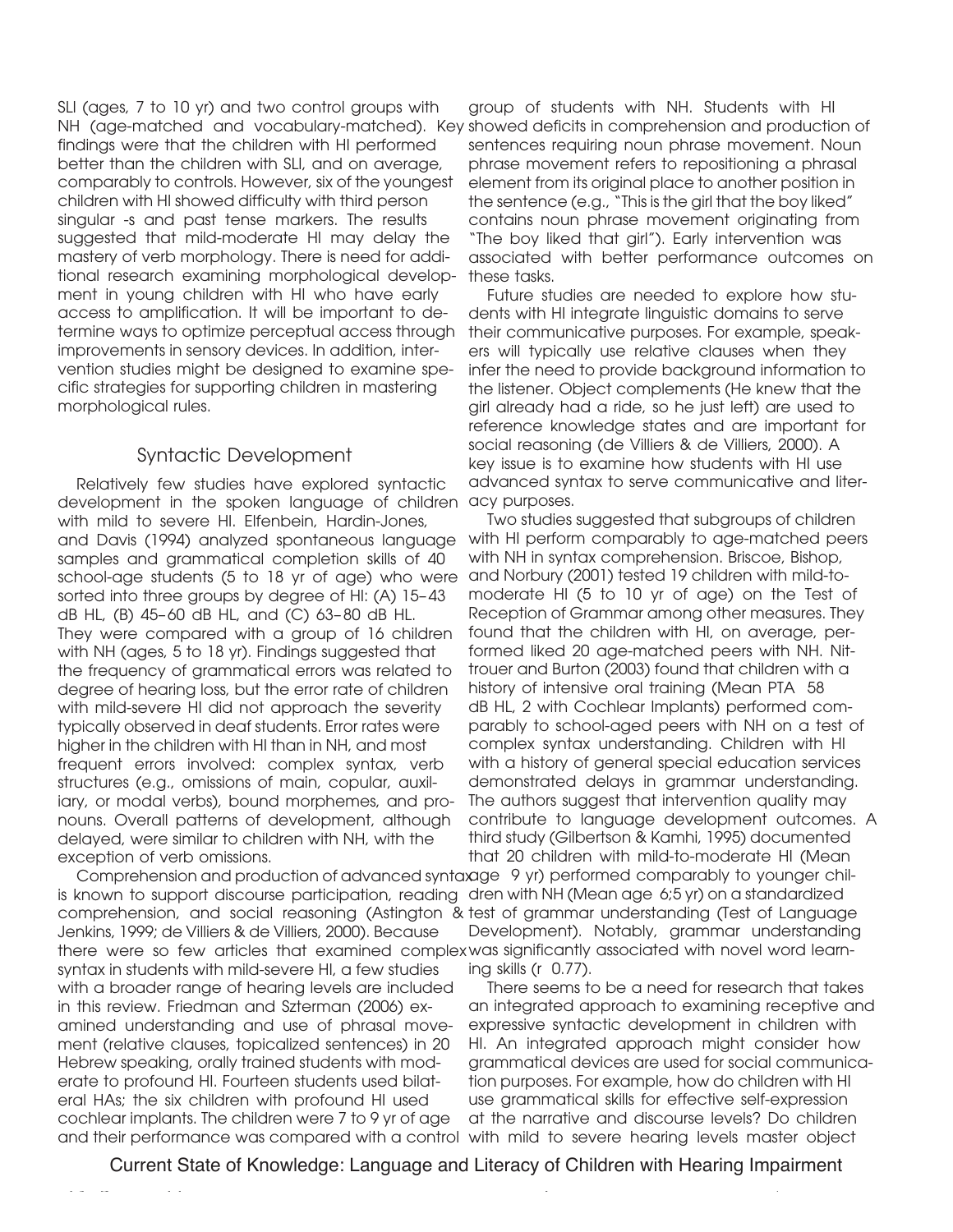complements in a way that allows them to explain events with reference to mental states? Do children use grammatical devices to appropriately provide background information to listeners? Do children use temporal cohesion as a way to organize stories they tell?

# Ongoing Research Needs

A growing body of recent research focuses on the doing, we will construct a framework for relating HI impact of permanent mild, high frequency and unilateral hearing losses (termed "MSNHL") on language development. It is beyond the scope of the current review to provide a comprehensive discussion of these areas. However, it is important to keep in mind that mild hearing loss may be missed by current universal newborn hearing screening protocols (Norton, Gorga, Widen, et al., 2000). This means that children with mild HI may continue to be more difficult to enroll in studies in infancy, delaying our understanding of the impact of MSNHL in early stages. These children represent an important group of research participants, given that there is lack of agreement about the need for interventions (sensory devices, educational programs) for this population of children.

Research suggests that many children with unilateral hearing loss (approximately 27–35%) are at risk for language and academic difficulty (Bess, Dodd-hypothesize that children with HI have difficulty Murphy, & Parker, 1998; Culbertson & Gilbert, 1986; Dancer, Burl, & Waters, 1995; Johnson, 2005; Oyler, Oyler, and Matkin, 1988; Sedey, Stredler-Brown, & Carpenter, 2006). Given that these children now are identified through newborn hearing screening, there is a need for prospective, longitudinal study of their & Corcos, 1993). Although it would be unwise to outcomes to guide interventions. For further information on the outcomes of this group, a critical review of recent findings on unilateral HI may be found in Lieu (2004), and a comprehensive summary of outcomes on children with MSNHL is available online from Dr. Danielle Ross at www. cdc.gov/ ncbddd/ehdi/unilateralhi.htm (Ross, 2006).

#### Literacy and Academic Achievement Outcomes in Children with Mild-Severe HI

Within our culture and increasingly world wide, a critical developmental expectation of children is that they become literate and that they succeed in ac-Knox, 1981; Snowling & Hulme, 1989; Torgesen, quiring at least basic academic skills. The impact of severe to profound HI on the development of literacy and academic skills has been shown to be substantial (Goetzinger & Rousey, 1957; Pintner & Patterson, 1916; Traxler, 2000). In keeping with much of the literature regarding children who have mild to

severe HI, surprisingly little is known about their literacy and academic achievement. The literature concerned with the listening and speaking abilities of these children suggest that as a group they are at some risk for poor development of spoken language. This review will summarize the small number of studies that have been conducted, but before this summary, a brief consideration of what constitutes literacy and reading skills will be provided. In so in children with reading development and the place of spoken language in this causal chain.

# Reading and Literacy

We will define literacy as a sociocultural activity of meaning construction using text. Thus, writing and the appreciation of various genres of written forms is part of literacy. Reading in this case is a component skill that contributes to literacy by use of orthographic information provided by the text to construct a meaning interpretation of the author's intent. When viewed in this manner, the research on literacy in children with HI is primarily a literature on their reading ability.

We just stated that reading is a skill that uses orthographic information. That is, reading involves the use of visual information. Why then, would we with a visual task such as reading? Indeed, scholars and physicians have long advocated that individual differences in reading, particularly those of dyslexia, are rooted in visual problems (Everatt, Bradshaw, & Hibbard, 1999; Hinshelwood, 1917; Willows, Kruk, ignore the contribution of the visual system to reading, most of the research on poor readers in general, and dyslexics in particular, point to poor oral language abilities as the basis for reading difficulty.

There are two important aspects of language that in turn influence two principal components of reading. The first concerns the development of phonological processing abilities. Phonological processing is typically measured by tasks that require the child to analyze spoken word forms into constituent parts, repeat strings of syllables that form novel words, or rapidly name common words. Common to these tasks is thought to be robust, good quality phononological representations (Godfrey, Syrdal-Lasky, Millay, & Wagner, Simmons, & Laughon, 1990; Wagner, Torgesen, Laughon, Simmons, & Rashotte, 1993). Development of such phonological skills has been found to be particularly important to the development of word decoding. Decoding is the basic reading skill that allows the reader to use orthographic information to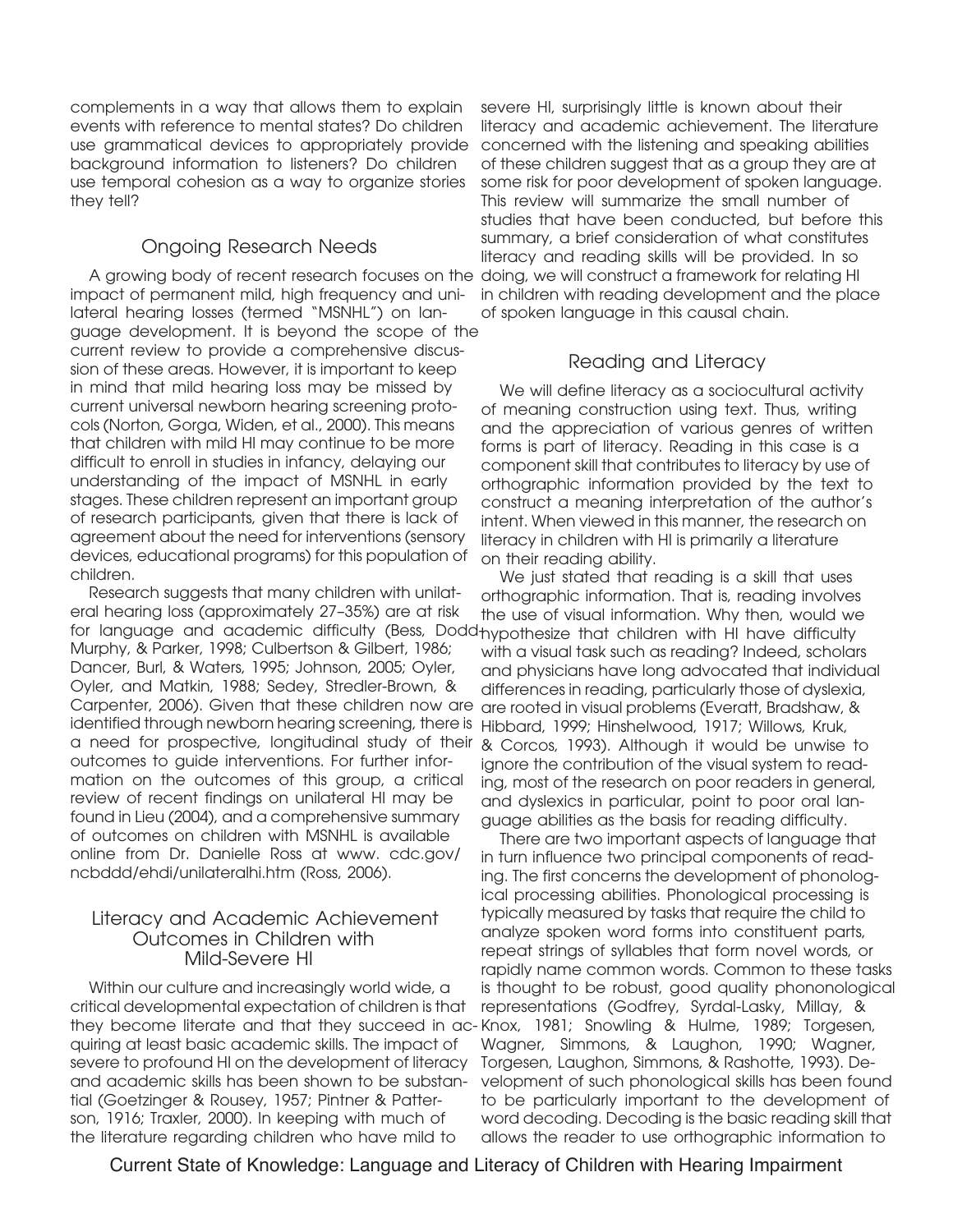recognize the word with respect to its phonological sures reported was that of academic achievement. properties and hence its meaning. The second aspect of These children were found to be one grade level language important to reading consists of lexical, sen-below their actual grade placement on standardized tence and discourse processes that are involved in achievement tests administered by their schools and listening and speaking. This aspect of language is more than two grades below their chronological age necessary for the child to comprehend the meaning osppectations. Kodman noted that although 65% of the passages once word decoding has been accd**ine**se children had losses of greater than 30 dB HL, plished. only 35% had HAs.

From this perspective, it is easy to see how poor hearing during the preschool years could very easily affect later reading development. To the extent that the auditory limitation affects the child's development of robust phonological representations, we might expect to find difficulties in the development of decoding abilities. The integrity of these phonological skills is not typically demonstrated in ordinary communication activities. Deficits in these skills require tasks that place demands on the phonological system and therefore, unless they have been examined, we may not know whether they have of Basic Skills with a comparable group of classbeen affected by the hearing loss. The child who experiences HI during the preschool years is also vulnerable to reading problems that arise from weaker development of vocabulary, sentence, and lary, reading comprehension, mathematic concepts, discourse skills, and these could affect reading comprehension even if phonological skills are intact. We have seen that these skills are at least in jeopardy in those children with mild to severe HI. Finally, accumulating evidence shows that, unlike language, read-the difference in achievement between HI and NH ing skills must be explicitly taught (Rayner, Foorman, Perfetti, Pesetsky, & Seidenberg, 2001), including the emergent literacy skills learned as preschoolers (Senechal & LeFevre, 2002). Thus, mild to severe HI may present barriers to the child's learning from explicit instruction because of: 1) poorer ability to profit from the language of instruction due to their weaker language skills, and 2) missed opportunities to perceive oral instruction due to hearing loss.

#### Reading Skills in Children with Mild to Severe HI

Most of the literature available to address our questions concerning the nature of literacy and reading skills in these children provides a general view of reading and reading related achievement. In fact, to gain some insight into the general reading abilities of these children we will need to expand our consideration of reading to indicators of general academic performance and assessment of opportu-levels were even reported stands out in this study. nities to learn at home and in the classroom. One of the first studies to provide any information concerning reading in children with mild to severe HI was that of Kodman (1963). A survey of 100 children between 7 and 17 yr of age who had HI in the mild to severe range was conducted and among the meameans declined as a function of the severity of the

More than a decade later, Davis (1977) published "Our Forgotten Children: Hard-of Hearing Pupils in the Schools." This book called for the provision of services to children with mild to severe HI in the school setting and the need for research that examined the educational problems of these children. A decade later, Blair and colleagues (Blair, Peterson, & Viehweg, 1985) studied 24 children with mild HI (20 – 45 dB HL better ear pure tone average thresholds) who were in 1st through 4th grades and compared their academic achievement on the Iowa Tests mates. The sample sizes were small in each case and no inferential statistics were performed. The Iowa Tests of Basic Skills provided scores for vocabumathematic problem solving, total math, and total composite. Across these six measures and the four grades, the scores of the children with HI were always poorer than controls with NH. Additionally, controls increased across the grades. The eight 4thgrade children with HI were nearly two grades below the control group, however, they were reading at their grade level according to the test norms. The authors concluded that the mild HI appeared to result in cumulating academic disparity in the children with HI. Soon after this, Davis and colleagues (Davis, et al., 1986) reported on the academic achievement of 40 school-age children and adolescents with largely mild to severe HI. These children were grouped into a group with PTAs of 44 dB or less (group A), 45 to 60 dB (group B), and greater than 60 dB (group C). The aided speech reception thresholds for these three groups were 21.3, 26.29, and 31.30, respectively. Unlike the earlier Kodman study, these children were viewed as good HA users although current standards of audiological care might dispute this given the absence of real ear measures for HA fitting and the fact that we do not know when these HAs were fit. The fact that aided hearing Reading comprehension was measured via the Peabody Individual Achievement Test. The mean reading quotients for the three groups were all below the average score for the normative sample on the Peabody Individual Achievement Test and these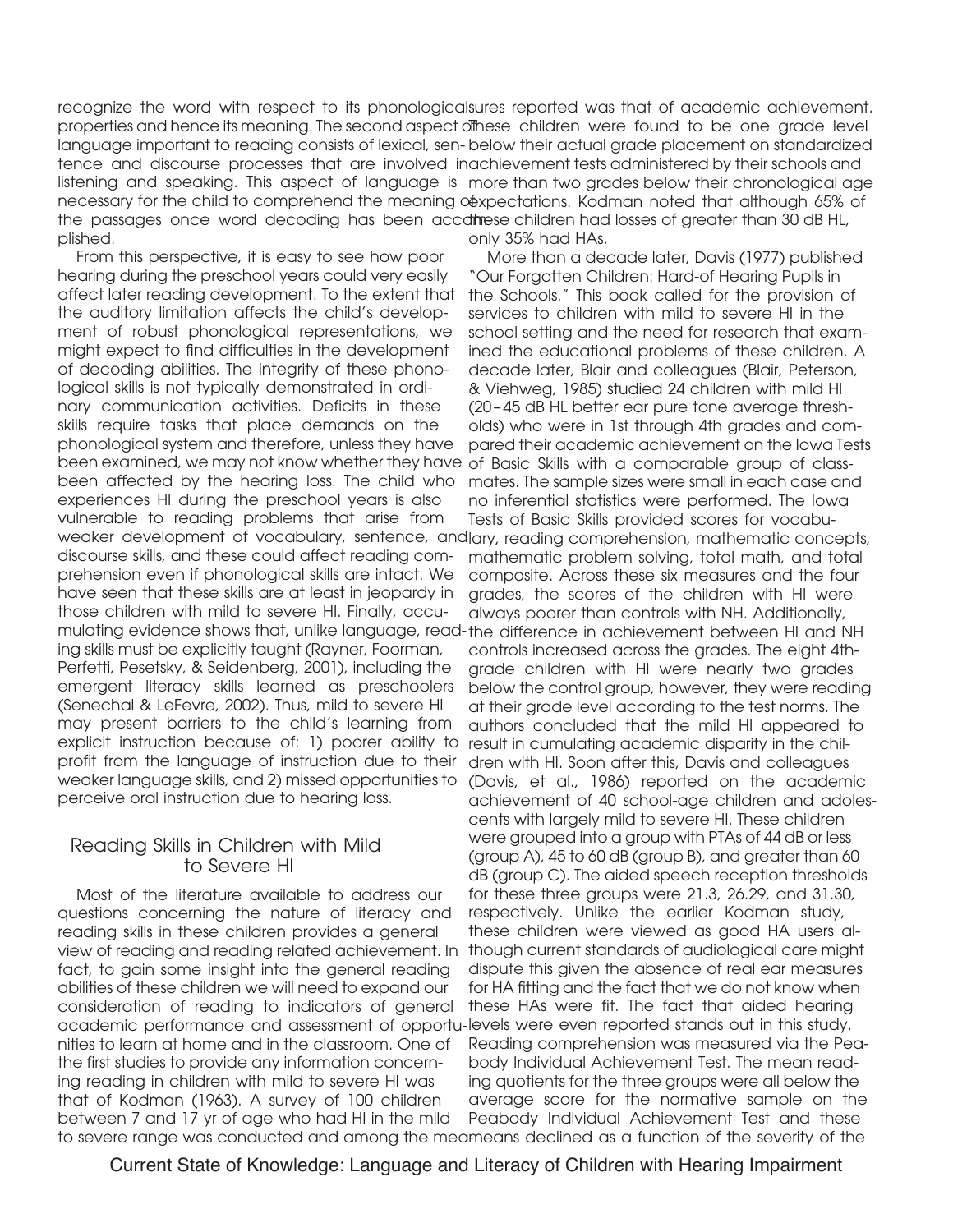hearing loss, although this difference was not significant. The absence of a severity effect may be reflec-with 400 classmates with normal hearing. Minimal tive of the effect of HAs on language-related bases of sensorineural HI consisted of children with unilatreading. The average reading quotient for the group as a whole was significantly different from the normative group. Not surprisingly, their reading comprehension ability was strongly correlated with their receptive vocabulary as measured by the Peabody Picture Vocabulary Test (r 0.61) and their verbal IQ as measured by the Wechsler Intelligence Scale for Children-R (r 0.76). Parent report on the Child Behavior Checklist with regard to academic performance indicated that the parents viewed their children with HI as doing much less well in school than the parents who contributed to the norms of this report form.

Another decade passed before more information that related to reading in children with mild to severe HI emerged. Recall that subtle phonological processing skills have been found to be predictive of word reading and in particular decoding of words that conform to English orthography. As noted earlier, Gilbertson and Kamhi (1995) compared a group of children with HI with a control group of children with NH on measures of word learning and language, but also included measures of nonword repetition and rapid naming performance. Nonword repetition was poorer for the children with HI than NH controls; no difference was found for rapid naming. Nonword repetition has often been viewed as a sensitive indicator of phonological processing. Thus, these results could suggest that early HI can have an impact on phonological processing development. Rapid naming tasks have been found to be predictive of reading performance and some have suggested that the view that reading skills were depressed even this task also involves phonological processing (Wagner, Torgeson, & Rashotte, 1994). Denckla and Cutting (1999) have argued that rapid naming, however, contributes uniquely to word reading by reflecting basic cognitive speed of processing and children between the ages of 5 and 11 yr with and visual verbal processing. Children with deficits in both phonological processing and rapid naming motivated by an interest in comparing children with would have a double deficit that would increase the SLI with children who had mild to severe HI to test likelihood of a reading impairment. The data from Gilbertson and Kamhi (1995) might imply that children with HI are, as a group, susceptible to a single deficit in phonological processing and that these children have normal abilities with regard to speed of processing and visual verbal abilities.

During this time, interest in the outcomes of children with mild HI was stimulated by research on minimal HI conducted by Bess and colleagues (Bess, et al., 1998). Within this research they reported on the academic achievement of a group of 137 children were not different on any of the reading tasks than with MSNHL who had been identified via a popula-

tion sample of children in grades 3, 6, and 9 along eral losses (20 dB HL in one ear), high frequency losses (25 dB HL loses above 2K), and bilateral losses between 20 and 40 dB HL. Of these children, 12 had bilateral mild HI. These children with mild HI were significantly poorer in third grade than the children with NH sampled in this study on all standardized measures of academic performance using the Comprehensive Test of Basic Skills. Word reading and decoding skills were particularly discrepant from the children with NH at this grade level. Thus, in this respect, the prediction that aspects of reading that depend on phonological skills would be particularly vulnerable in these children is given some support. Unlike the Blair study, there did not seem to be evidence of compounding of these problems as the children progressed in school. No differences in reading were found at the 6th and 9th grade levels. However, rates of grade retention were much greater for students with HI, which may explain, in part, the smaller differences later in school. Evidence of a more wide spread reading problem was suggested by data from the Screening Instrument for Targeting Educational Risk, which is a teacher rating form that provides information on academic, communication, and behavioral performance. Odds of academic failure or marginal performance were greater across grades for the children with minimal HI than children with NH, and this difference was marginally significant (p 0.06).

The number of studies on reading in children with mild to severe HI remained sparse as we entered the 21st century. What little data there was supported among children with mild HI. This general consensus changed with a paper by Briscoe and colleagues (Briscoe, et al., 2001) that examined the phonological processing skills and reading achievement of without mild to severe HI. Much of this study was whether SLI might be caused by low level perceptual deficits. Within the course of this study, several reading and reading-related measures were obtained. The reading measures spanned nonword reading, real word identification, and reading comprehension. Additionally, measures of phonological awareness and nonword repetition were obtained. Therefore, this study provided the first broad look at reading and reading-related skills in this population.

Somewhat surprisingly, the children with HI the age mates with NH nor were their scores outside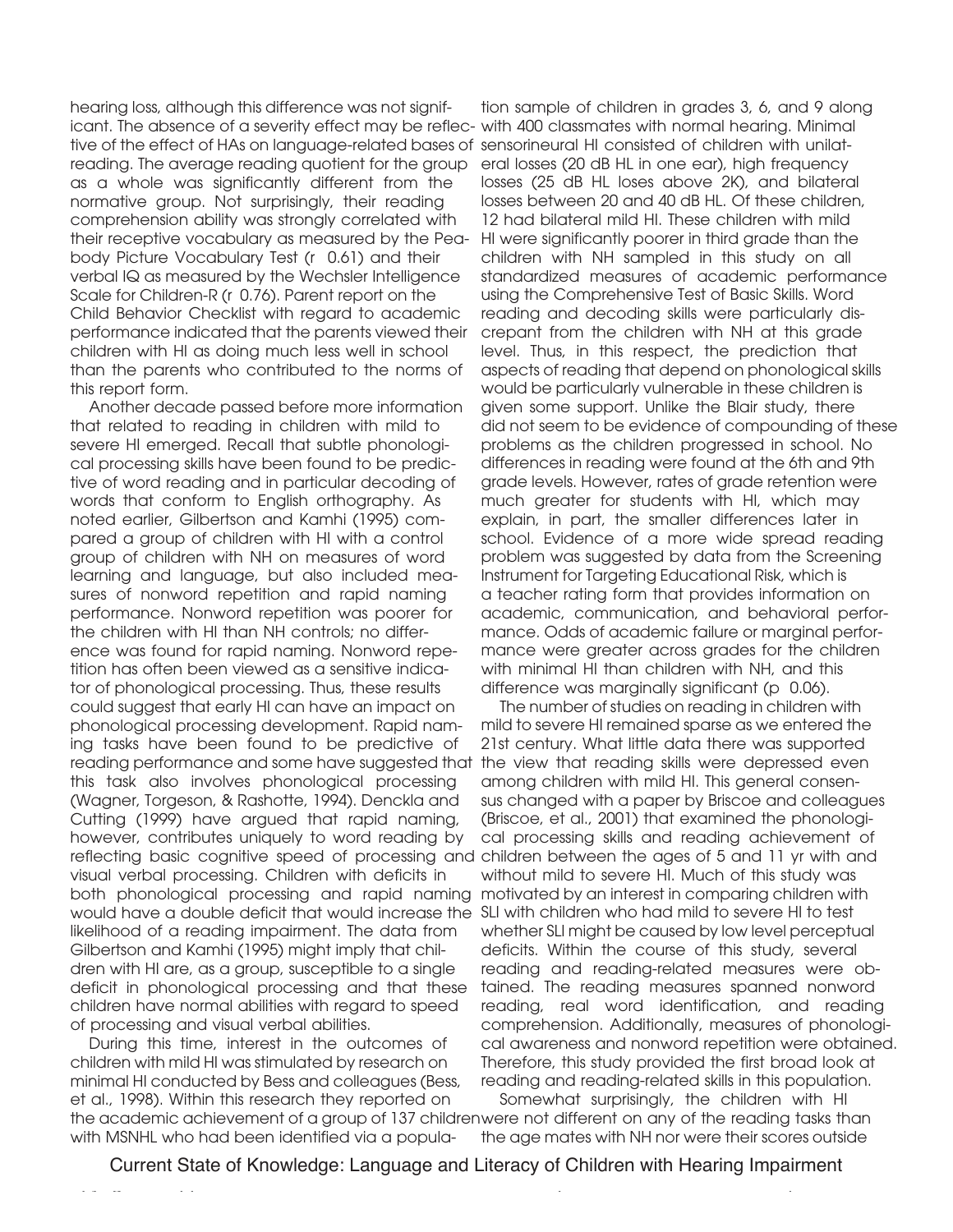the range of normal performance for the normative population. In contrast, the children with HI were poorer on the phonological awareness and nonword reading itself. A measure of word writing ability was repetition tasks than the NH controls, but not on measures of digit repetition. Both nonword repetition and phonological awareness measures are viewed as measures of phonological processing. Digit span also is often sensitive to poor phonological abilities; however, this task uses familiar words that can provide compensation via lexical support. The presence of poor phonological processing and yet phonological processing skills, which are generally unimpaired reading is unexpected within the common understanding of language-reading relationships. Given the standard notion of a strong relationship between phonological processing and nonword reading in particular, we would expect that deficits should have appeared particularly in reading tasks that emphasized decoding of unfamiliar words.

Similar results to the Briscoe study were also reported by Gibbs (2004). In this study, primary grade children with HI were found to be reading at levels comparable to the hearing norms when given a real word reading task that provided text with picture support. Because this test provided support, a second group of HI children and NH controls was tested on word reading in isolation and on phonological memory and phonological awareness measures. Again, the HI children read at comparable levels as their age mates. The author also concluded that the children with HI were more comparable to younger NH children on the phonological measures although these HI children were also not significantly different from their age mates. Not surprisingly, phonohearing status in the HI group, but phonological awareness was not correlated with reading performance.

Very recently, Most and colleagues (Most, Aram, & Andorn, 2006) examined the literacy abilities of kindergarten children with and without HI. The children with HI were either placed in their own neighborhood classroom (individual integration; II) or were placed in a classroom with a mixture of children with HI and NH (group integration: GI). The average hearing loss of the II group was 61 dB HL (SD, 28.5) whereas it was 86 dB HL (SD, 24.5) for the GI children. Thus, the individual integration group (II) was comprised of primarily children with moderate to severe HI and the GI group may be viewed as children who were largely severe to profound. For our purposes, the II group representing mainly children with moderate HI is of interest. This II group was found to be significantly poorer on word recognition, phonological awareness, letter identification, and orthographic knowledge than the measured. It will be important to determine how

group with NH. For the first time in the literature we see a measure of literacy that extends beyond obtained that ranged from the developmental quality of the graphic characters to spelling. On this measure the group of II children did not differ from the controls with NH.

When taken as a whole, children with HI seem to be at risk for poorer reading achievement and these children seem to be particularly at risk for poor regarded as important support for the acquisition of decoding skills. Clearly, the magnitude of this risk is not as high as it is in children with more severe HI and many children with HI are normal readers. Of particular interest are the findings of the Briscoe et al. (2001) and Gibbs (2004) studies. Both of these studies found no evidence for poorer reading in children with HI. Both of these studies were conducted fairly recently, and therefore, we may be seeing the effects of new technology and new practices. Additionally, both these studies were conducted in the United Kingdom. Perhaps there are health and education service practices that account for the difference between these studies and those that have come out of the United States.

## Summary and Directions for Literacy and Reading Development Studies

logical awareness performance was correlated to actually does so. The data available to date provide A fundamental precondition to the provision of health and special education services is evidence that individuals with a certain characteristic that may limit the functional status of these individuals some weight in the direction of there being depressed reading performance in children with mild to severe HI. To date, this seems to be the extent of our knowledge. The studies that have contributed to this literature are limited in number and the sample sizes were often quite small. Rarely was information concerning the nature of the actual functional hearing of these children reported. Unaided thresholds are not likely to be a good indicator of the nature and extent of auditory function in these children. Indices of audibility and of HA use may be needed. As children are being identified earlier, the age of identification and HA fitting is also an important variable. Family background and literacy practices, along with preschool opportunities and later classroom-based instruction, would also be useful particularly in demonstrating that controls are comparable to the sample with HI. As suggested throughout, a much wider perspective on literacy is also needed. Within reading, the component skills need to be well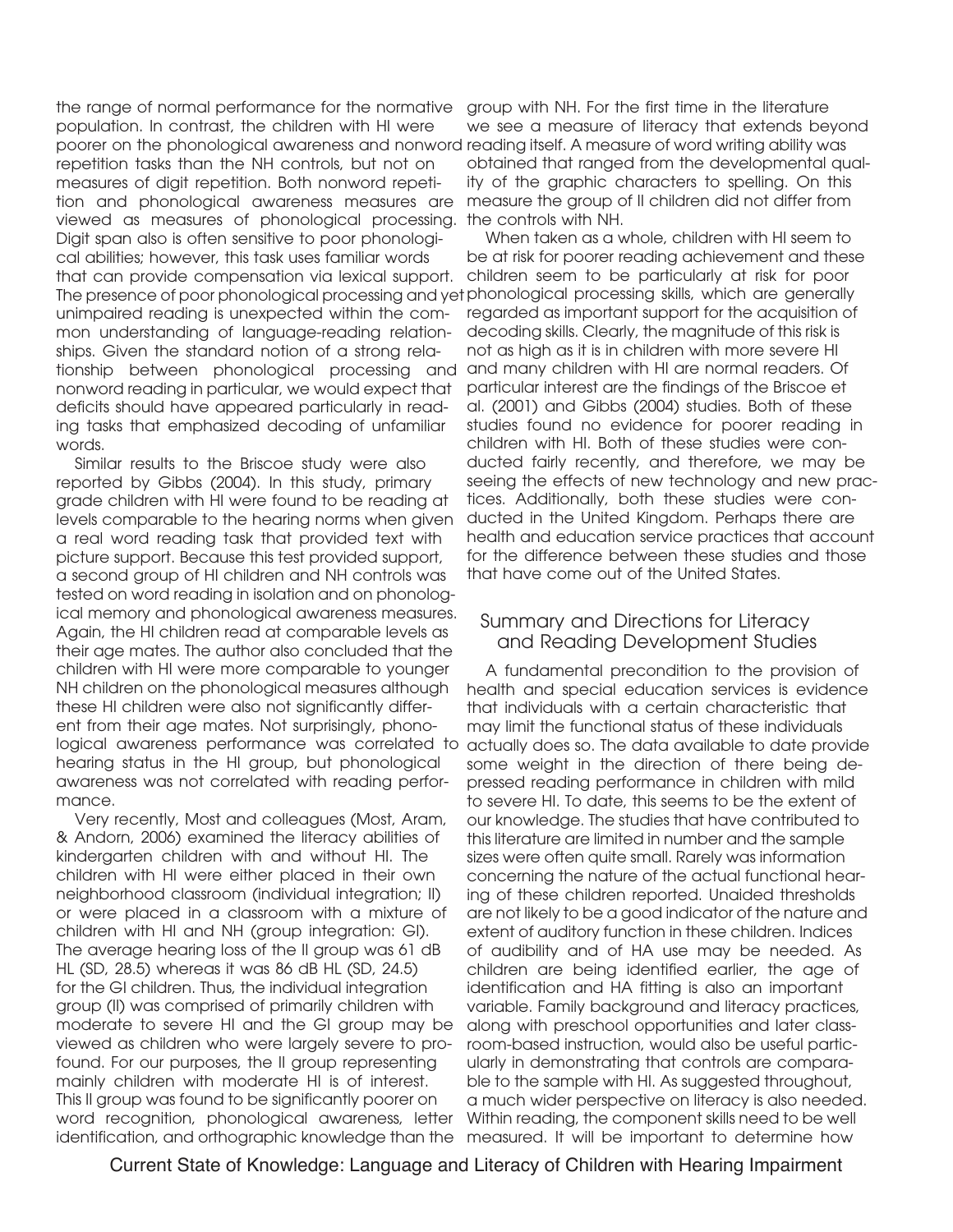well these children do with comprehension of material that spans genre and in particular expository text that forms the basis of a great deal of higher grade reading material. Literacy beyond reading as a skill needs to be considered along with writing samples. Finally, we will need to be prepared to conduct 339 –354. studies that capture and enlighten us with regard to individual differences and the impact of specific literacy instruction strategies and accommodations (Connor, Morrison, Fishman, Schatschneider, & Underwood, 2007).

#### Conclusions

Today's clinicians and researchers are faced with a new generation of children with mild to severe HI. These children typically have access to early identification, enhanced hearing technologies, and early intervention. Consequently, there is need for a new generation of research that will strengthen the evidence base and guide practices. To address many of the relevant research questions about children with mild to severe HI, we need to recruit larger, more representative samples. This may require the cooperation of multiple research centers working toward mutual goals. In addition, we need to carefully characterize the factors that lead to individual differences in this group of children, which will require prospective longitudinal and cross-sectional studies with experimental research designs. In both arenas, there is need for careful refinement and/or development of our research tools and measures. We have argued that the research focus should broaden, to include multidimensional definitions of language and literacy. In addition, consideration needs to be given to the ways in which language foundations are established to support children's literacy and literate thinking processes.

## Acknowledgments

The authors appreciate the helpful input from Dr. Pat Stelmachowicz and two anonymous reviewers on earlier versions of this manuscript. This work was supported, in part, by the National Institute on Deafness and Other Communication Disorders, grant R01DC006681 to Boys Town National Research Hospital, grant DC-00421 to the University of Texas at Dallas, and grant P50 DC00242 to the University of Iowa.

Address for correspondence: Mary Pat Moeller, BTNRH, 555 N. 30th Street, Omaha, NE. E-mail: moeller@boystown.org.

# References

Apuzzo, M. L., & Yoshinaga-Itano, C. (1995). Early identification of infants with significant hearing loss and the Minnesota Child Development Inventory. Seminars in Hearing, 16(2), 124 –139.

Astington, J. W., & Jenkins, J. M. (1999). A longitudinal study of the relation between language and theory-of-mind development. Developmental Psychology, 35, 1311–1320.

Bess, F. H., Dodd-Murphy, & Parker, R. A. (1998). Children with minimal sensorineural hearing loss: prevalence, educational performance and functional status. Ear and Hearing, 19(5),

- Blair, J. C., Peterson, M. E., & Viehweg, S. H. (1985). The effects of mild sensorineural hearing loss on academic performance of young school-age children. The Volta Review, 87(2) 87–93.
- Briscoe, J., Bishop, D. V. M., & Norbury, C. F. (2001). Phonological processing, language, and literacy: a comparison of children with mild-to-moderate sensorineural hearing loss and those with specific language impairment. Journal of Child Psychology and Psychiatry, and Allied Disciplines, 42, 329 – 340.
- Brown, J. B. (1984). Examination of grammatical morphemes in the language of hard-of-hearing children. The Volta Review, 86, 229 –238.
- Brown, R. (1973). A first language. Cambridge, MA: Harvard University Press.
- Calderon, R. (2000). Parental involvement in deaf children's education programs as a predictor of child's language, early reading, and social-emotional development. Journal of Deaf Studies and Deaf Education, 5(2), 140 –155.
- Calderon, R., & Naidu, S. (2000). Further support for the benefits of early identification and intervention for children with hearing loss. The Volta Review, 100(5), 53– 84.
- Connor, C. M., Morrison, F. J., Fishman, B. J., Schatschneider, C., & Underwood, P. (2007). THE EARLY YEARS: algorithmguided individualized reading instruction. Science, 315(5811), 464 – 465.
- Culbertson, J. L., & Gilbert, L. E. (1986). Children with unilateral sensorineural hearing loss: cognitive, academic and social development. Ear and Hearing, 7(1), 38 – 42.
- Dancer, J., Burl, N. T., & Waters, S. (1995). Effects of unilateral hearing loss on teacher responses to the SIFTER: screening instrument for targeting educational risk. American Annals of the Deaf, 140, 291–294.
- Davis, J. M. (1977). Need for research. In J. M. Davis (Ed.), Our forgotten children (pp. 53–55). Minneapolis, MN: Audio Visual Library Service, University of Minneapolis.
- Davis, J. M., Elfenbein, J., Schum, R., & Bentler, R. A. (1986). Effects of mild and moderate hearing impairments on language, educational, and psychosocial behavior of children. The Journal of Speech and Hearing Disorders, 51, 53– 62.
- Davis, J. M., Shepard, N. T., Stelmachowicz, P. G., & Gorga, M. P. (1981). Characteristics of hearing-impaired children in the public schools. Part II. Psychoeducational data. The Journal of Speech and Hearing Disorders, 46, 130-137.
- Denckla, M. B., & Cutting, L. E. (1999). History and significance of rapid automatized naming. Annals of Dyslexia, 49, 29 – 42.
- de Villiers, P. A., & de Villiers, J. G. (2000). Linguistic determinism and the understanding of false beliefs. In P. Mitchessl & K. Riggs (Eds.), Children's reasoning and the mind (pp. 191–228). Hove, UK: Psychology Press.
- Elfenbein, J. L., Hardin-Jones, M. A., & Davis, J. M. (1994). Oral communication skills of children who are hard of hearing. Journal of Speech and Hearing Research, 37, 216 –226.
- Everatt, J., Bradshaw, M. F., & Hibbard, P. B. (1999). Visual processing and dyslexia. Perception, 28, 243–254.
- Fenson, L., Dale, P. S., Reznick, J. S., Thal, D., Bates, E., Hartung, J. P., et al. (1993). MacArthur Communicative Development Inventories: user's guide and technical manual. San Diego, CA: Singular Publishing Group.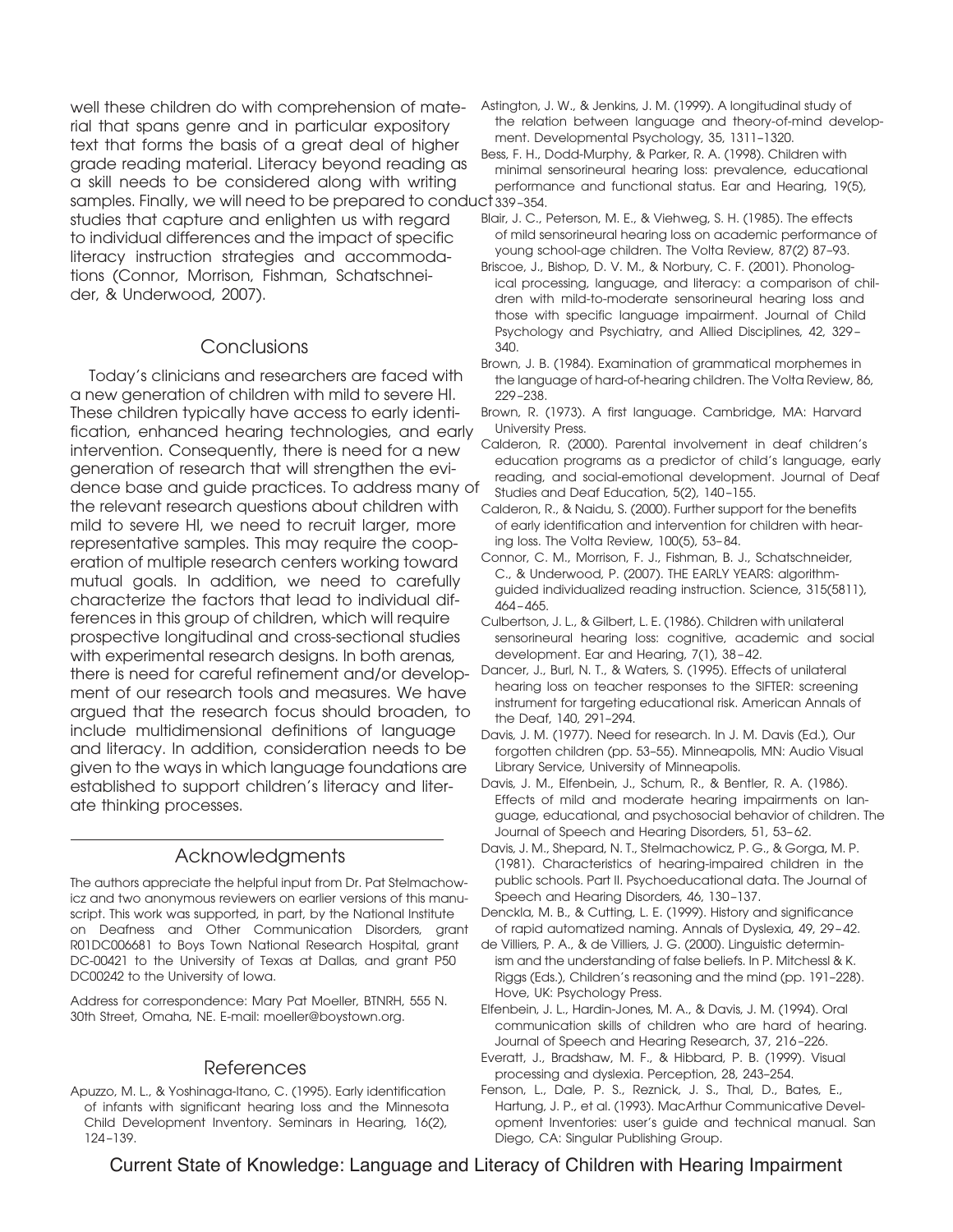Freidman, N., & Szterman, R. (2006). Syntactic movement in orally trained children with hearing impairment. Journal of Deaf Studies and Deaf Education, 11(1), 56 –75.

Gallaudet Research Institute (December 2005) State Summary Report of Data from the 2004 –2005. Annual Survey of Deaf and Hard of Hearing Children and Youth. Washington, DC: GRI, Gallaudet University.

Gibbs, S. (2004). The skills in reading shown by young children with permanent and moderate hearing impairment. Educational Research, 46, 17–27.

Gilbertson, M., & Kamhi, A. G. (1995). Novel word learning in children with hearing impairment. Journal of Speech and Hearing Research, 38, 630-642.

Godfrey, J. J., Syrdal-Lasky, A. K., Millay, K. K., & Knox, C. J. (1981). Performance of dyslexic children on speech perception tests. Journal of Experimental Child Psychology, 32, 401– 424.

Goetzinger, C. P., & Rousey, C. L. (1957). A study of Wechsler Performance Scale (Form II) and the Knox Cube Test with deaf adolescents. American Annals of the Deaf, 102, 388 –398.

Golinkoff, R. M., Hirsh-Pasek, K., Bailey, L., & Wegner, N. (1992). Young children and adults use lexical principles to learn new nouns. Developmental Psychology, 28, 99 –108.

Graham, S. A., Poulin-Dubois, D., & Baker, R. K. (1998). Infants' disambiguation of novel object words. First Language, 18, 149 –164.

Hinshelwood, J. (1917). Congenital word-blindness. London: H. K. Lewis & Co. Ltd.

Jerger, S., & Damian, M. (2005). What's in a name? Typicality and relatedness effects in children. Journal of Experimental Child Psychology, 92, 46 –75.

Jerger, S., Damian, M. F., Tye-Murray, N., Dougherty, M., Mehta, J., & Spence, M. (2006). Effects of childhood hearing loss on organization of semantic memory: typicality and relatedness. Ear and Hearing, 27(6), 686 –702.

Jerger, S., Lai, L., & Marchman, V. (2002). Picture naming by children with hearing loss. I. Effect of semantically-related auditory distractors. Journal of the American Academy of Audiology, 13, 463– 477.

Johnson, C. (2005, October). Supporting children who are deaf or hard of hearing: what we are learning and what we still need to know. Paper Presented at the Colorado Symposium on Infant Hearing Loss, Breckenridge, CO.

Kennedy, C. R., McCann, D. C., Campbell, M. J., Law, C. M., Mullee, M., Petrou, S., et al. (2006). Language ability after early detection of permanent childhood hearing impairment. New England Journal of Medicine, 354(20), 2131–2141.

Kiese-Himmel, C., & Reeh, M. (2006). Assessment of expressive vocabulary outcomes in hearing-impaired children with hearing aids: do bilaterally hearing-impaired children catch up? The Journal of Laryngology and Otology, 120(8), 619 –26.

Kodman, F. (1963). Educational status of hard of hearing children in the classroom. Journal of Speech and Hearing Disorders, 28, 297–299.

Lederberg, A. R., Prezbindowski, A. K., & Spencer, P. E. (2000). Word-learning skills of deaf preschoolers: the development of novel mapping and rapid word-learning strategies. Child Development, 71, 1571–1585.

Lieu, J. E. C. (2004). Speech-language and educational consequences of unilateral hearing loss in children. Archives of Otolaryngology—Head and Neck Surgery, 130, 524 –530.

Mayne, A. M., Yoshinaga-Itano, C., & Sedey, A. L. (2000). Receptive vocabulary development of infants and toddlers who are deaf or hard of hearing. The Volta Review, 100, 29 –52.

Mayne, A. M., Yoshinaga-Itano, C., Sedey, A. L., & Carey, A. (2000). Expressive vocabulary development of infants and toddlers who are deaf or hard of hearing. The Volta Review, 100, 1–28.

McGukian, M., & Henry, A. (2007). The grammatical morpheme deficit in moderate hearing impairment. International Journal of Language & Communication Disorders, 42(S1), 17–36.

Mervis, C. B., & Bertrand, J. (1994). Acquisition of the novel name-nameless category (NC3) principle. Child Development, 65, 1646 –1662.

Moeller, M. P. (2000). Early intervention and language development in children who are deaf and hard of hearing. Pediatrics, 106, E43.

Moeller, M. P., Hoover, B. M., Putman, C. A., Arbataitis, K., Bohnenkamp, G., Peterson, B., et al. (2007a). Vocalizations of infants with hearing loss compared to infants with normal hearing. Part I: Phonetic development. Ear and Hearing, 28(5), 605– 627.

Moeller, M. P., Hoover, B. M., Putman, C. A., Arbataitis, K., Bohnenkamp, G., Peterson, B., et al. (2007b). Vocalizations of infants with hearing loss compared to infants with normal hearing. Part II: Transition to words. Ear and Hearing, 28(5), 628 – 642.

Most, T., Aram, D., & Andorn, T. (2006). Early literacy in children with hearing loss: a comparison between two educational systems. The Volta Review, 106, 5–28.

Nittrouer, S., & Burton, L. T. (2003). The role of early language experience in the development of speech perception and language processing abilities in children with hearing loss. The Volta Review, 103, 5–38.

Norbury, C., Bishop, D. V. M., & Briscoe, J. (2001). Production of English finite verb morphology: a comparison of SLI and mild-moderate hearing impairment. Journal of Speech, Language, and Hearing Research, 44, 165–178.

Norton, S. J., Gorga, M. P., Widen, J. E., Folsom, R. C., Sininger, Y., Cone-Wesson, B., et al. (2000). Identification of neonatal hearing impairment: evaluation of transient evoked otoacoustic emission, distortion product otoacoustic emission, and auditory brainstem response test performance. Ear and Hearing, 21(5), 508 –528.

Olyer, R., Olyer, A., & Matkin, N. D. (1988). Unilateral hearing loss: demographics and educational impact. Language, Speech, and Hearing Services in Schools, 19, 191–210.

Pintner, R., & Patterson, D. G. (1916). A measurement of the language of deaf children. Psychological Review, 23, 413– 436.

Pittman, A. L., Lewis, D. E., Hoover, B. M., & Stelmachowicz, P. G. (2005). Rapid word learning in normal-hearing and hearing-impaired children: effects of age, receptive vocabulary, and high-frequency amplification. Ear and Hearing, 26(6), 619 – 629.

Plapinger, D. S., & Sikora, D. M. (1995). The use of standardized test batteries in assessing skill development of children with mild-to-moderate sensorineural hearing loss. Language, Speech, and Hearing Services in Schools, 26, 39 – 44.

Rayner, K., Foorman, B. R., Perfetti, C. A., Pesetsky, D., & Seidenberg, M. S. (2001). How psychological science informs the teaching of reading. Psychological Science in the Public Interest, 2(2), 31–74.

Robinshaw, H. M. (1995). Early intervention for hearing impairment: differences in the timing of communicative and linguistic development. British Journal of Audiology, 29, 315–334.

Ross, D. (2006). Summaries of research on MSNHL. Available at: http://www.cdc.gov/ncbddd/ehdi/unilateralhi.htm. Accessed April 1, 2007.

Sedey, A. L., Stredler-Brown, A., & Carpenter, K. (2006). Language outcomes in young children with unilateral hearing loss. Workshop proceedings: National Workshop on Mild and Unilateral Hearing Loss, Breckendridge, CO. Available at: http:// www.cdc.gov/ncbddd/ehdi. Accessed April 1, 2007.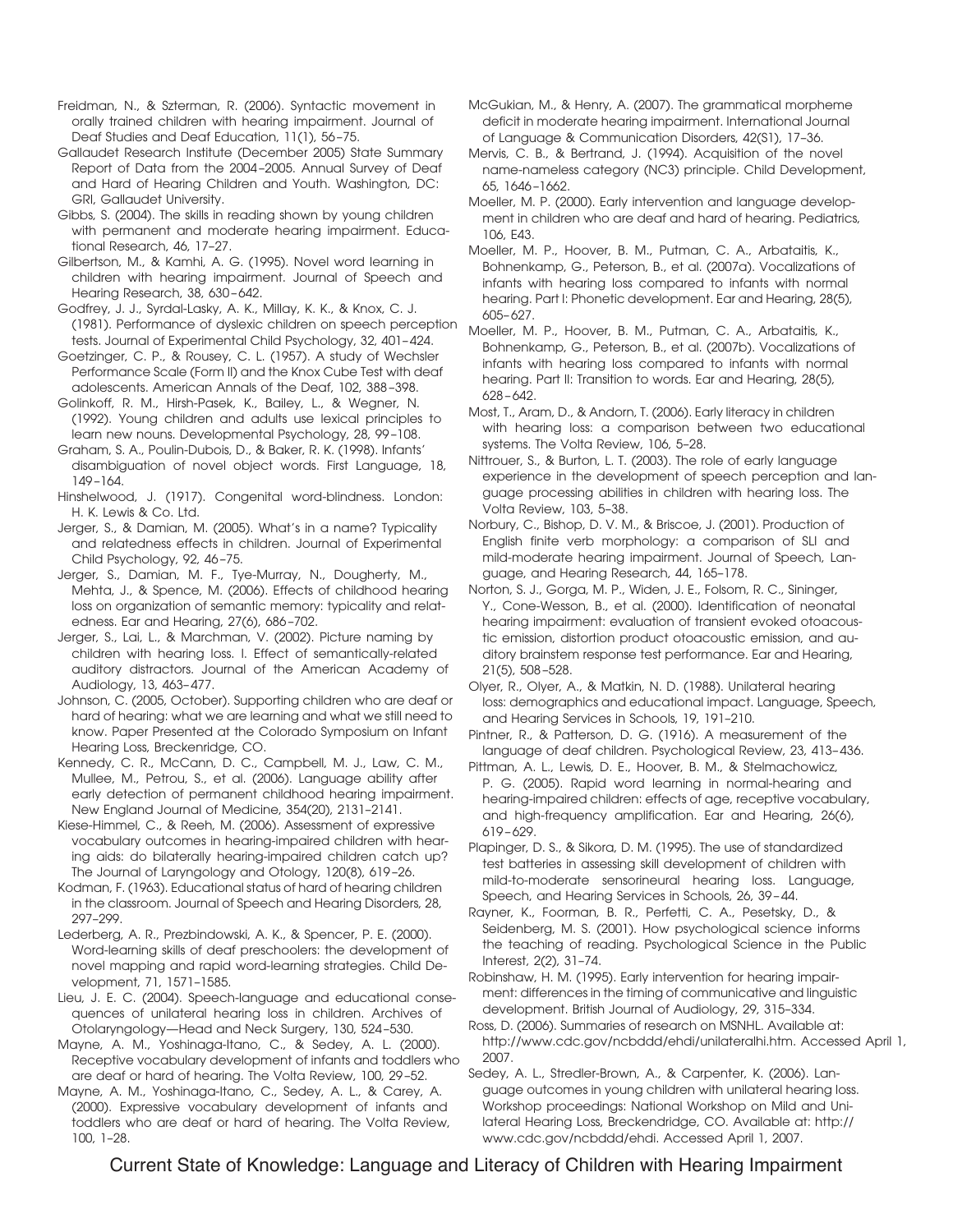Senechal, M., & LeFevre, J. A. (2002). Parental involvement in the development of children's reading skill: a five-year longitudinal study. Child Development, 73(2), 445– 460.

Snowling, M. J., & Hulme, C. (1989). A longitudinal case study of developmental phonological dyslexia. Cognitive Neuropsychology, 6, 379 – 401.

Stelmachowicz, P. G., Pittman, A. L., Hoover, B. M., & Lewis, D. E. (2001). Effect of stimulus bandwidth on the perception of /s/ in normal- and hearing-impaired children and adults. The Journal of the Acoustical Society of America, 110, 2183–2190.

Stelmachowicz, P. G., Pittman, A. L., Hoover, B. M., & Lewis, D. E. (2002). Aided perception of /s/ and /z/ by hearing-impaired children. Ear and Hearing, 23, 316 –324.

Stelmachowicz, P. G., Pittman, A. L., Hoover, B. M., & Lewis, D. E. (2004). Novel word learning in children with normal hearing and hearing loss. Ear and Hearing, 25(1), 47–56.

Torgesen, J. K., Wagner, R. K., Simmons, K., & Laughon, P. (1990). Identifying phonological coding problems in disabled readers: naming, counting, or span measures? Learning Disability Quarterly, 13, 236 –243.

Traxler, C. B. (2000). Measuring up to performance standards in reading and mathematics: achievement of selected deaf and hard-of-hearing students in the national norming of the 9th

Edition Stanford Achievement Test. Journal of Deaf Studies and Deaf Education, 5, 337–348.

Wagner, R. K., Torgesen, J. K., Laughon, P., Simmons, K., & Rashotte, C. A. (1993). Development of young readers' phonological processing abilities. Journal of Educational Psychology, 85, 83–103.

Wagner, R. K., Torgesen, J. K., & Rashotte, C. A. (1994). Development of reading-related phonological processing abilities: new evidence of bidirectional causality from a latent variable longitudinal study. Developmental Psychology, 30, 73– 87.

Wake, M., Hughes, E. K., Poulakis, Z., Collins, C., & Rikards, F. W. (2004). Outcomes of children with mild-profound hearing loss at 7 to 8 years: a population study. Ear and Hearing, 25(1),  $1 - 8$ .

Willows, D. M., Kruk, R. S., & Corcos, E. (1993). Visual processes in reading and reading disabilities. Hillsdale, NJ: Lawrence Erlbaum Associates, Inc.

Wolgemuth, K. S., Kamhi, A. G., & Lee, R. F. (1998). Metaphor performance in children with hearing impairment. Language, Speech, and Hearing Services in Schools, 29, 216 –231.

Yoshinaga-Itano, C., Sedey, A. L., Coulter, B. A., & Mehl, A. L. (1998). Language of early-and later-identified children with hearing loss. Pediatrics, 102(5), 1168 –1171.